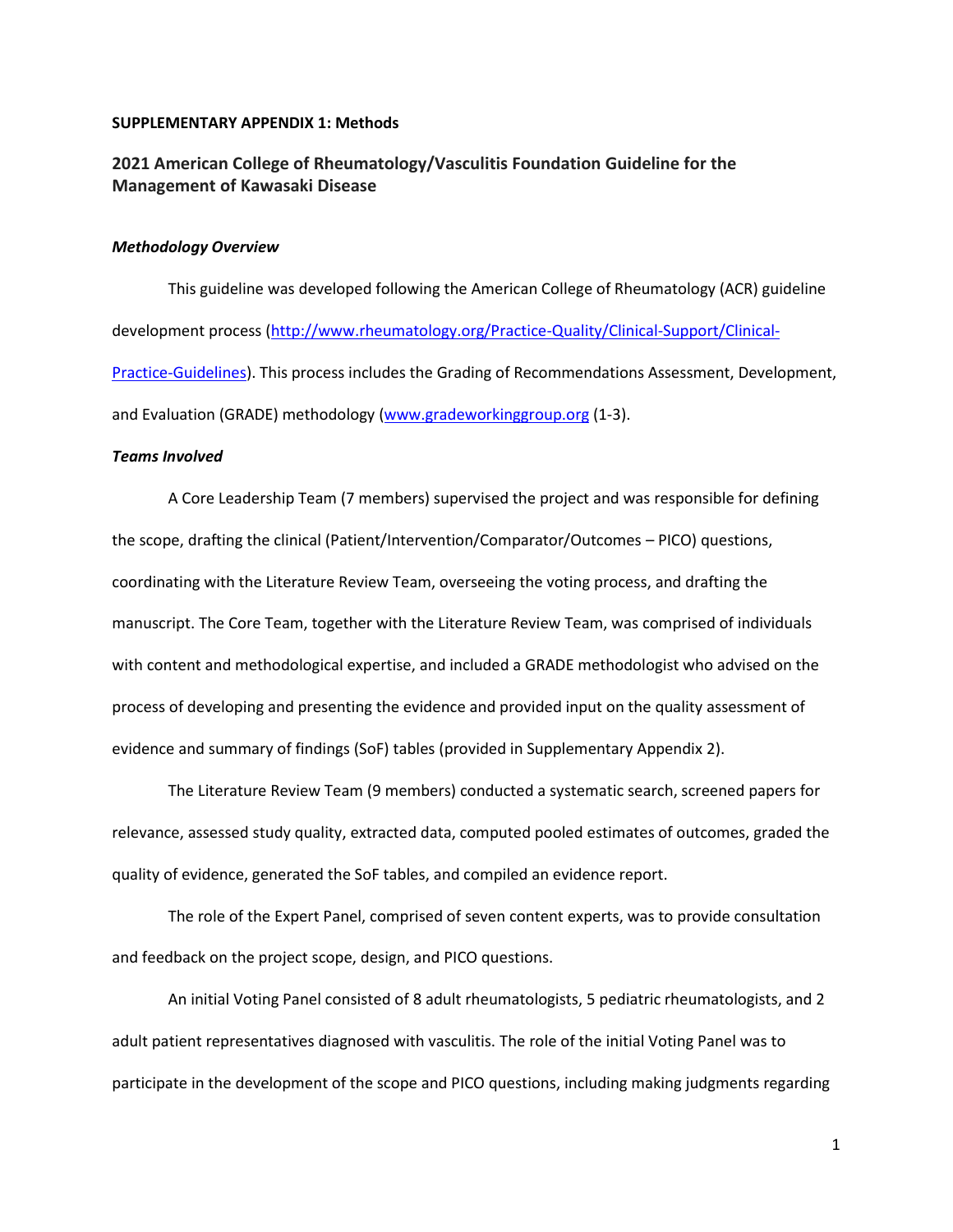the relative importance of the outcomes, and vote on the PICO questions, keeping the evidence report, their expertise and experience, and patient values and preferences in mind. To incorporate broader expertise from the pediatric community and validate the results from the initial Voting Panel, a second Voting Panel, consisting of 8 pediatric rheumatologists new to the Voting Panel, 4 pediatric rheumatologists who participated in both Voting Panels, a pediatric infectious disease physician with extensive expertise in KD, and a pediatric cardiologist with extensive expertise in KD, was established. The second Voting Panel also reviewed the Literature Review Team's evidence summaries and independently formulated and voted on recommendations. Members of the second Voting Panel who were not on the initial Voting Panel were not provided with the recommendations formulated by the initial Voting Panel prior to the second panel's voting. Each recommendation required consensus from at least 70% of the Voting Panel.

A Patient Panel was convened to discuss patient values and preferences related to outcomes, as well as evidence and drafted recommendation statements. The two patients on the initial Voting Panel also participated in the Patient Panel discussions. The Voting Panels used the input from the patient meeting to help guide their votes in balancing tradeoffs between the harms and benefits of the alternative management strategies.

The ACR provided training for everyone involved in the development of this guideline, which included sessions on the ACR guideline process and GRADE methodology. See Supplementary Appendix 3 for team/panel rosters.

## *Patient Panel*

The Patient Panel, consisting of 11 individuals diagnosed with different types of vasculitis, was convened on September 11, 2019. A member of the Literature Review Team and one ACR staff person facilitated the day-long discussion.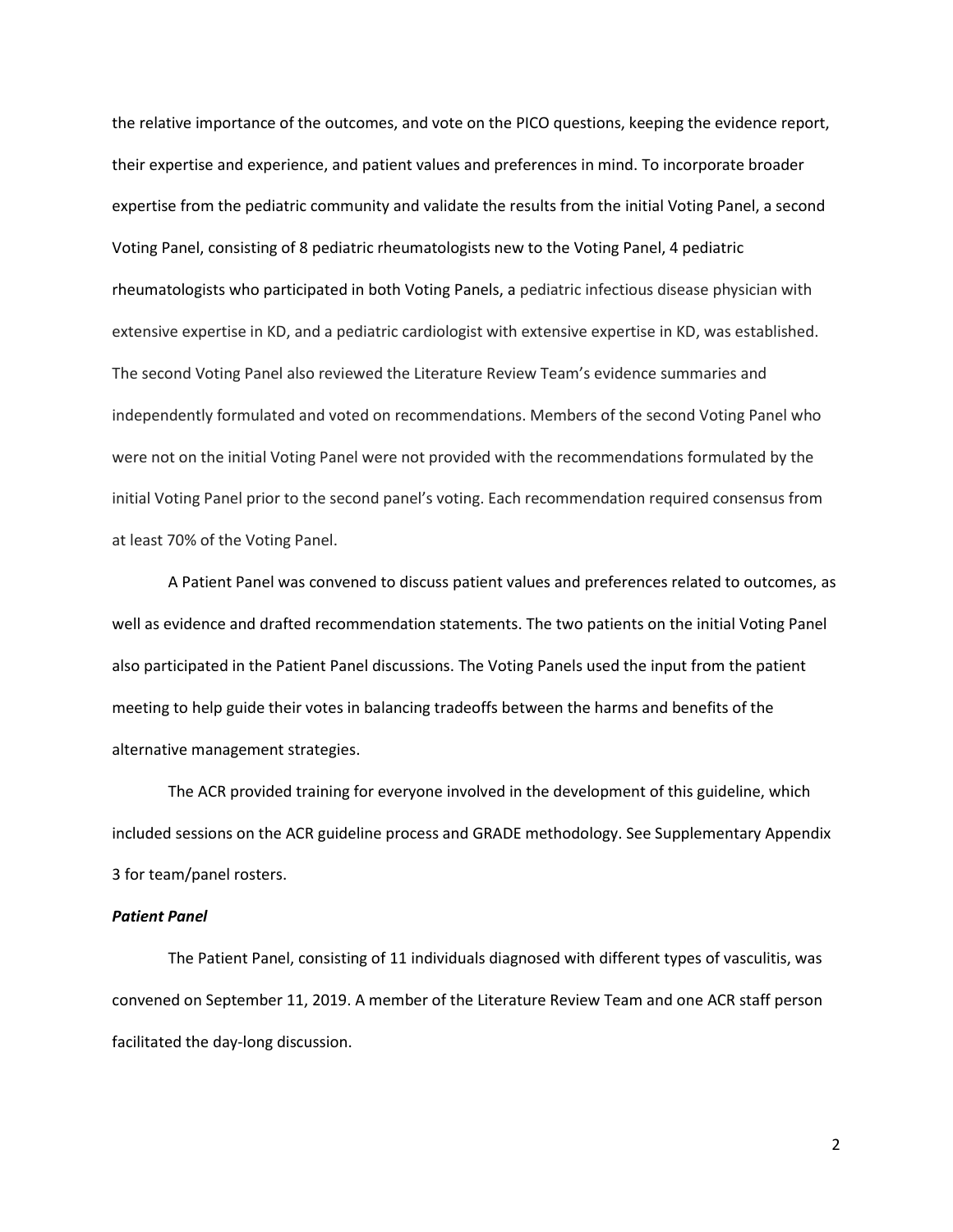The participants were first presented with the background and scope of the guideline project. They were then specifically queried on the relative importance of beneficial and adverse events of drugs and drug classes, including but not limited to efficacy, route of administration, and side effects, with particular attention paid to how values and preferences might differ. The Patient Panel reviewed the evidence synthesized by the Literature Review Team as several PICO questions were discussed. The participants were encouraged to consider their personal experiences relevant to the questions and judge the importance of the outcomes and vote on the drafted recommendation statements accordingly. The two patients on the initial Voting Panel, who had been at the patient meeting, presented the values and preferences of the Patient Panel and their voting results to the Voting Panel during the two-day Voting Panel meeting held September 15-16, 2019.

#### *Disclosures and Management of Conflicts of Interest*

Per ACR policy, everyone who was intellectually involved in the project (i.e., considered for guideline authorship) was required to disclose all relationships

[\(https://www.rheumatology.org/Practice-Quality/Clinical-Support/Clinical-Practice-](https://www.rheumatology.org/Practice-Quality/Clinical-Support/Clinical-Practice-Guidelines/Vasculitis)

[Guidelines/Vasculitis](https://www.rheumatology.org/Practice-Quality/Clinical-Support/Clinical-Practice-Guidelines/Vasculitis)). Disclosures were compared against a previously drafted list of "affected companies" (i.e., companies or organizations that were considered reasonably likely to be positively or negatively affected by care delivered in accordance with the guideline) to determine which relationships were considered potential conflicts of interest for purposes of this project. Individuals were also asked to explicitly highlight relationships with any companies not on the affected companies list that related to the topic of the guideline. Individuals whose primary employment (> 51% of work time/effort) was with a company that manufactured or sold therapeutics or diagnostics were not eligible to participate.

The project's principal investigator (PI) and the literature review leader had no relevant conflicts of interest for the full 12 months before this project began, and the majority of the guideline development team members had no relevant conflicts of interest for the duration of the project. A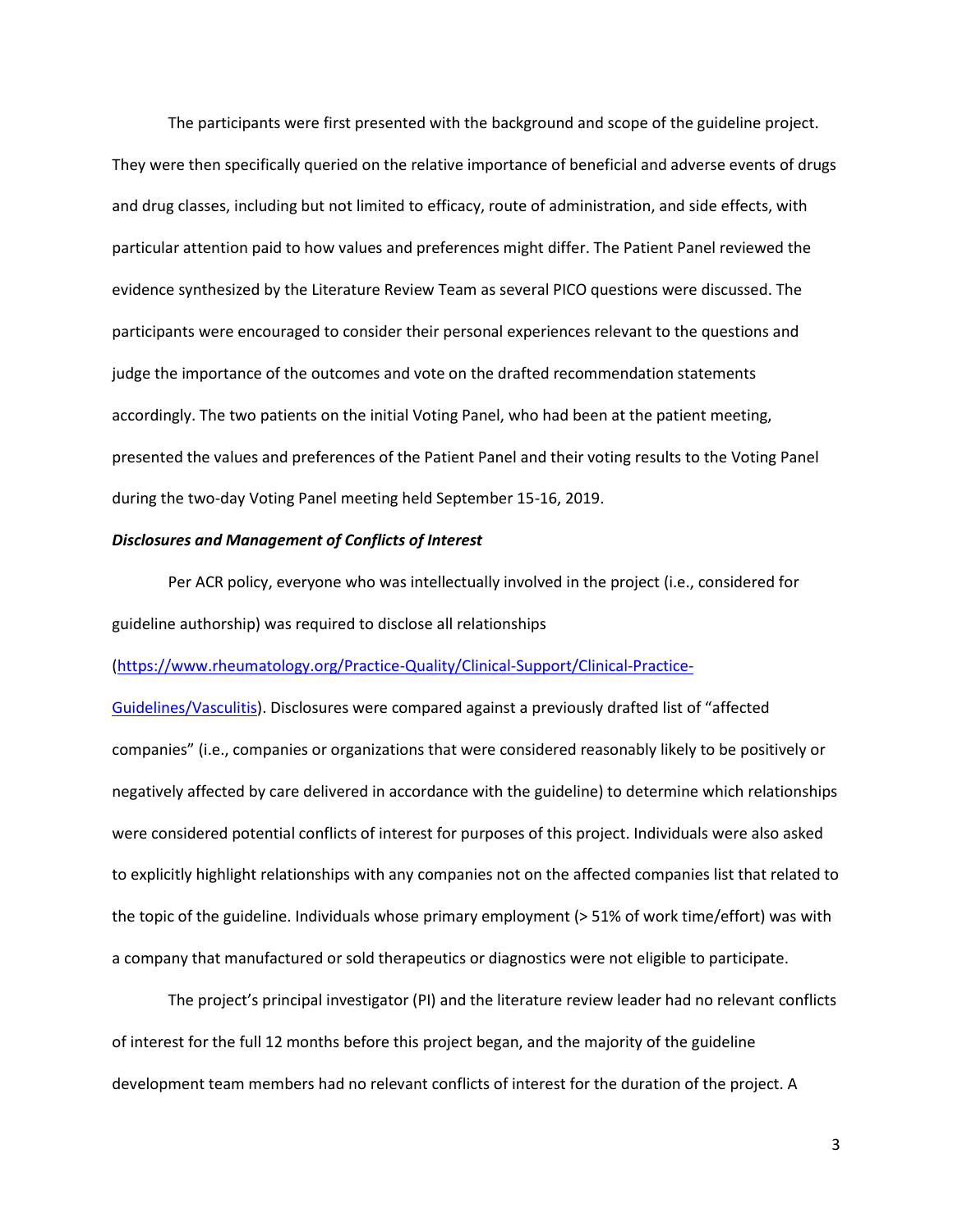participant who had any relationship with an affected company was counted as conflicted (i.e., toward the allowed threshold) regardless of the type or subject of the relationship. Intellectual conflicts, such as a prior publication or scientific presentation on vasculitis therapy, were recognized as important and were required to be disclosed, but because they were ubiquitous, intellectual conflicts were not counted as conflicted toward the allowed threshold.

Participant disclosures were included in the project plan that was posted online for public comment (see description below). In addition, disclosures of all participants were shared, in writing, with each project participant. At the face-to-face initial Voting Panel meeting, verbal disclosures were provided before the content discussion began, and the same information was provided via tent cards and in a written summary provided to all participants at the beginning of the meeting. Verbal disclosures were provided at the beginning of the second Voting Panel's virtual webinar meeting. Updated participant disclosures, as well as ACR committee reviewer disclosures, are included online with this manuscript. Finally, author disclosures are also included in this paper.

## *Scope and Target Audience*

The scope of this broad vasculitis project includes the use of diagnostic testing, pharmacologic treatments and non-pharmacologic interventions for the management of large vessel vasculitis (giant cell arteritis and Takayasu arteritis), medium vessel vasculitis (non-hepatitis-related polyarteritis nodosa and Kawasaki disease) and ANCA-associated vasculitides. The target audience for this guideline includes health care providers and patients with vasculitis. The ACR plans to develop derivative products to facilitate implementation of this guideline.

## *Establishing Key Principles and PICO Development*

The Core Leadership Team collaborated with the Voting and Expert Panel members to develop the initial set of PICO-formatted clinical questions for the guideline, as well as identify pre-specified outcomes as critical or important for each PICO question (see Supplementary Appendix 2).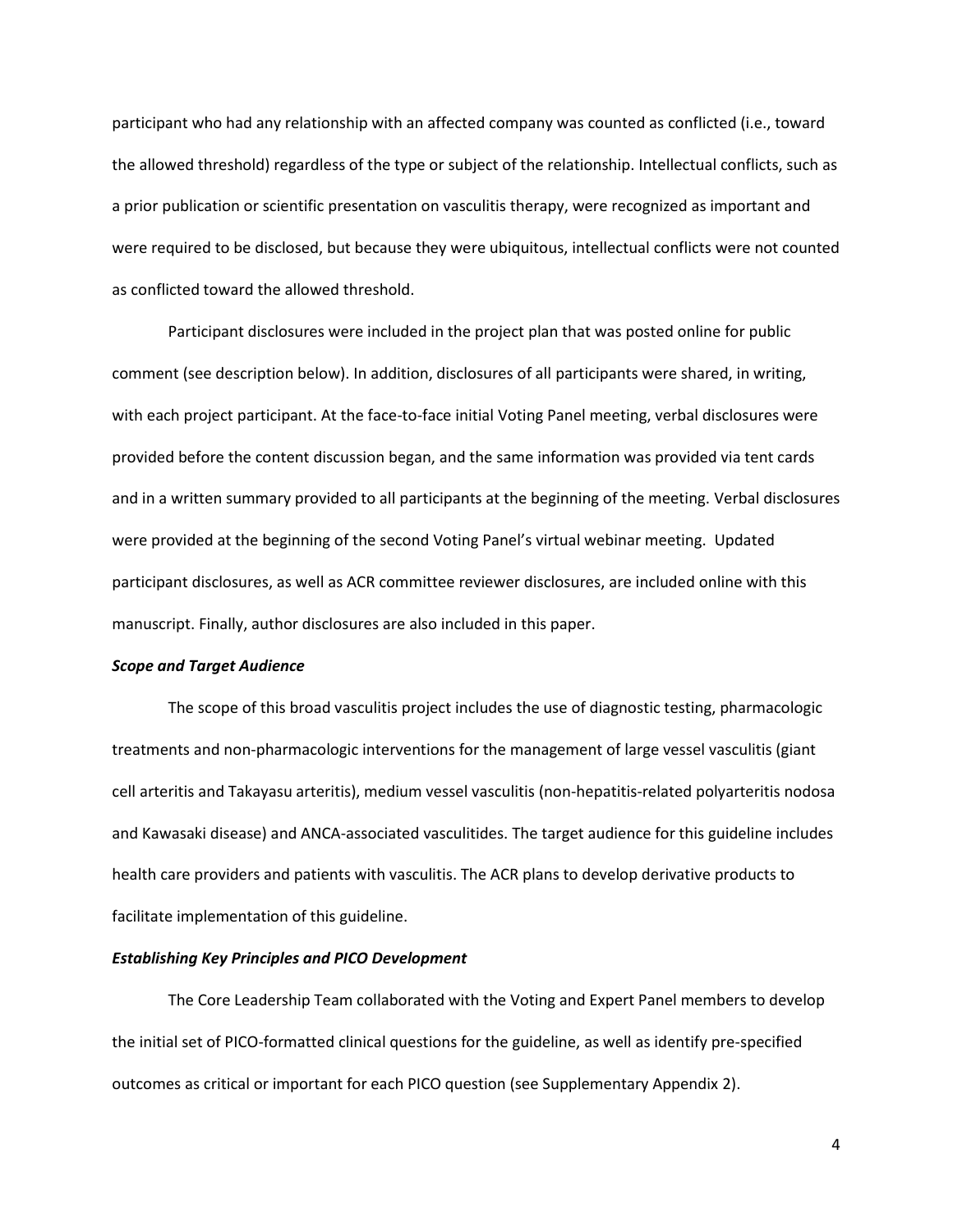The Core Leadership Team held weekly conference calls, convened an initial face-to-face meeting of the Core Leadership Team, initial Voting Panel and Expert Panel in which the scope of the guideline was determined, and then developed the PICO questions. The PICO questions were posted for 30 days on the ACR website for public comment and revised accordingly. Once the PICO questions were finalized, individual online voting took place to ascertain any existing consensus, followed by a face-toface meeting of the initial Voting Panel, where voting on the PICO questions was finalized. Following the meeting, additional clarifying questions were discussed by email and related voting took place via online survey.

## **Framework for the Vasculitis Guideline Development**

At the scoping meeting, the Core Leadership Team, initial Voting Panel and Expert Panel agreed that the guideline would focus on the use of clinical, laboratory and imaging studies that contribute to the diagnosis and can be used to monitor large and medium vessel vasculitis, as well as recommendations for the use of glucocorticoids, non-glucocorticoid and biologic immunosuppressive agents, and non-pharmacologic interventions for the management of large and medium vessel vasculitis based on considerations of both efficacy and safety. After defining population risk groups, interventions and comparators were specified for each PICO question (see list of PICO questions in Supplementary Appendix 2).

## *Systematic Synthesis of the Literature*

#### *Literature Searches*

To identify relevant evidence for the PICO questions, a medical librarian, in collaboration with the Literature Review Team, performed systematic searches of the published English language literature. OVID Medline, PubMed, Embase, and the Cochrane Library (including Cochrane Database of Systematic Reviews; Database of Abstracts of Reviews of Effects (DARE); Cochrane Central Register of Controlled Trials (CENTRAL); and Health Technology Assessments (HTA)) were searched from the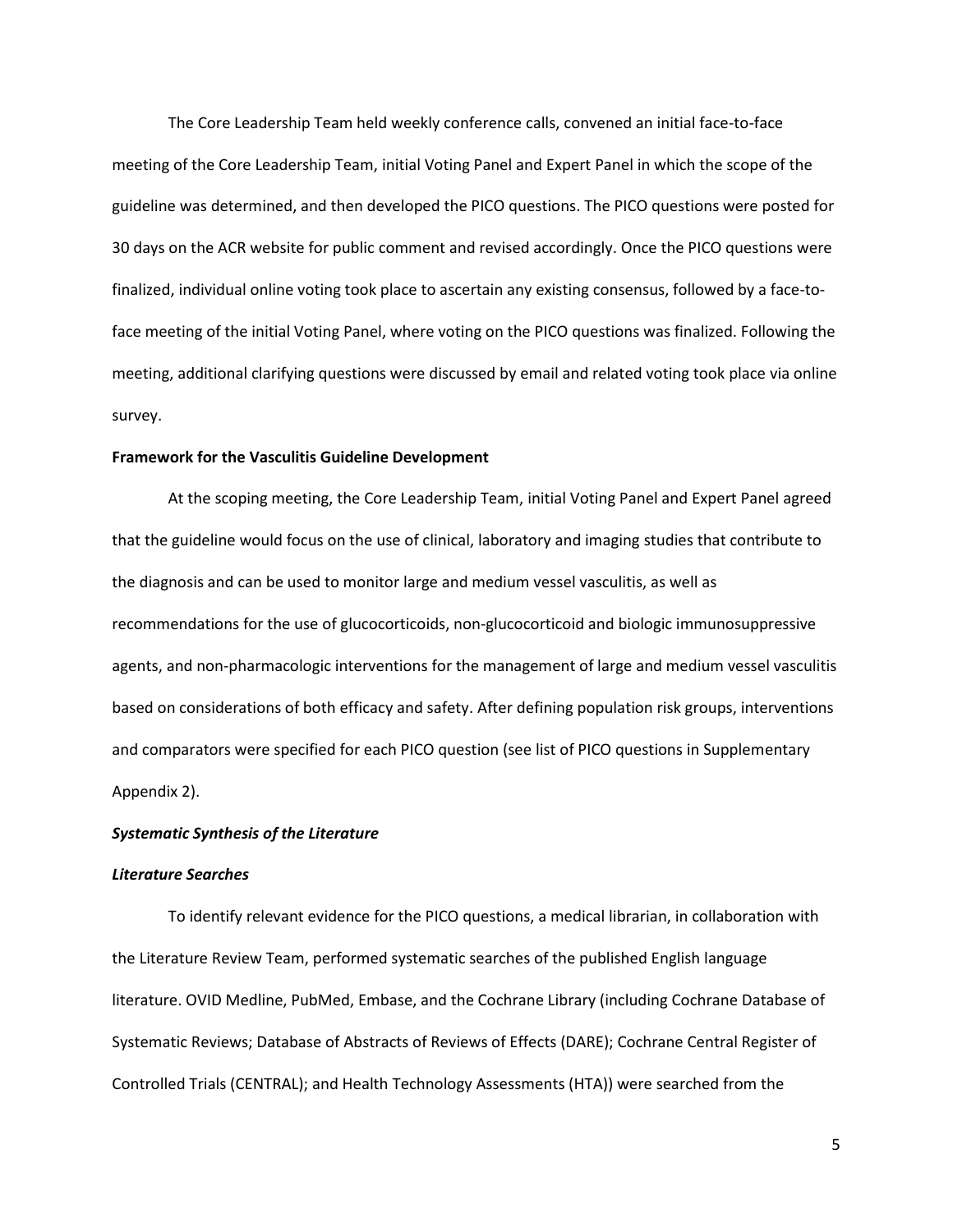beginning of each database through June 21, 2018; updated searches were conducted from this date to July 1, 2019 for all topics, and a final targeted GPA search on July 14, 2020. (Supplementary Appendices 4 and 5).

## *Study Selection*

DistillerSR software [\(https://distillercer.com/products/distillers-systematic-review-software\)](https://distillercer.com/products/distillers-systematic-review-software) was used to aid screening the literature search results. Teams of two independent reviewers performed duplicate screening of each title and abstract with articles identified as potentially eligible passing to review of full text. Eligible articles underwent full-text screening by two independent reviewers. Selected manuscripts were then matched to PICO questions. See Supplementary Appendix 5 for details related to the study selection process.

## *Data Extraction and Analysis*

Data from RCTs for each PICO question was extracted into RevMan software [\(http://tech.cochrane.org/revman\)](http://tech.cochrane.org/revman). Risk of bias of each primary study was assessed using the Cochrane risk of bias tool for randomized trials and using a modified New-Castle Ottawa scale for observational studies [\(http://handbook.cochrane.org/\)](http://handbook.cochrane.org/). For data not appropriate for RevMan (e.g., non-comparative data), reviewers abstracted data describing details of the population, interventions (if any), and results into summary tables. When test accuracy results were available, reviewers abstracted test accuracy information and used the QUADAS tool to assess the risk of bias in the included studies. When pooling was appropriate, the review team used Open Meta Analyst [\(http://www.cebm.brown.edu/openmeta/\)](http://www.cebm.brown.edu/openmeta/) to pool test accuracy results and the GRADEpro software to created diagnosis summary of finding tables.

# *Evidence Report Formulation*

RevMan files were exported into GRADEpro software to formulate a GRADE Summary of Findings (SoF) table for each PICO question (4). The quality of evidence for each outcome was evaluated in duplicate by two independent reviewers using GRADE quality assessment criteria (1) with discordance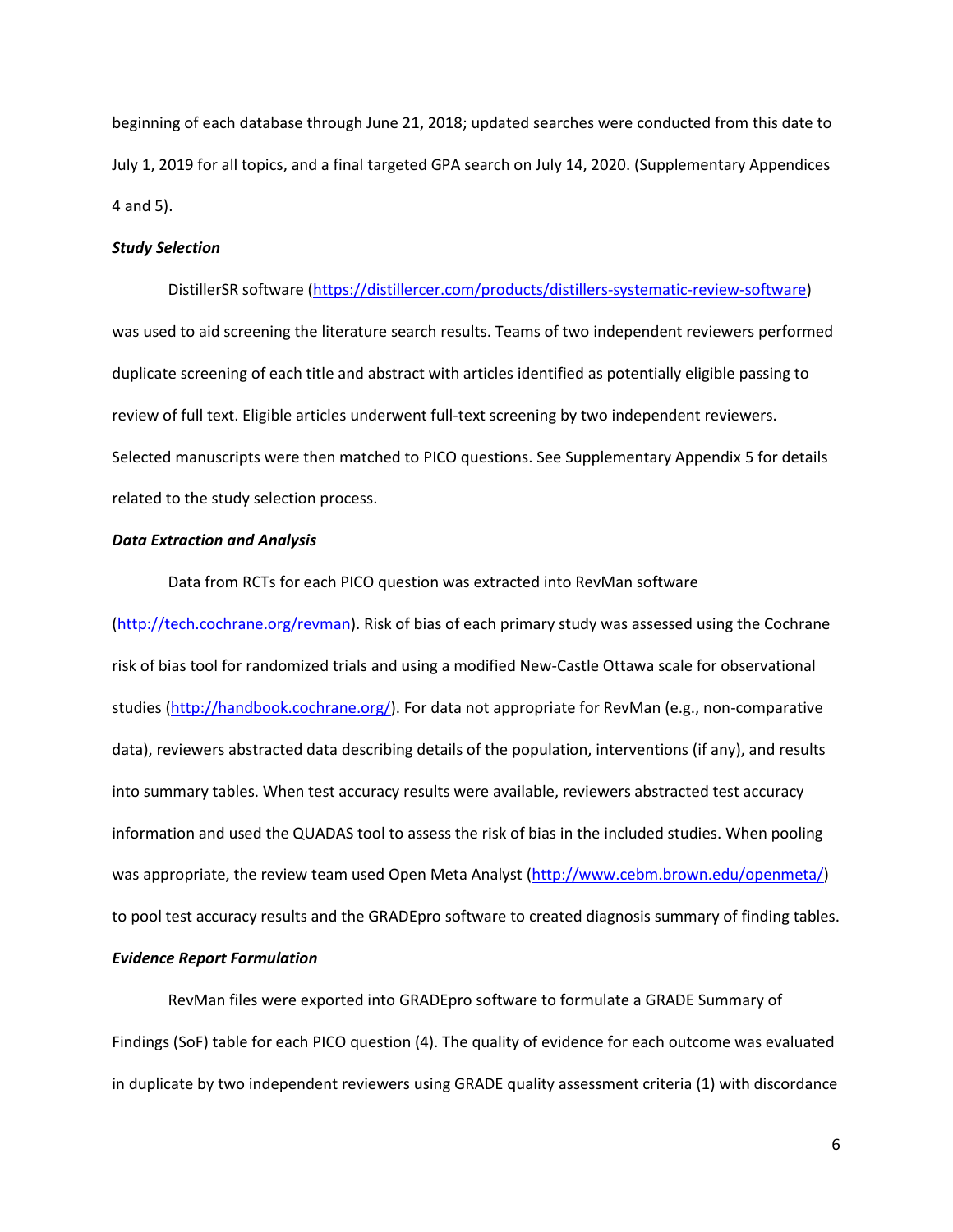resolved by discussion. The resulting SoF tables were compiled in an evidence report (Supplementary Appendix 2). The Core Leadership Team reviewed the evidence report and addressed possible evidence gaps prior to presentation to the Voting Panels.

#### *Moving from Evidence to Recommendations*

GRADE methodology specifies that panels make recommendations based on a consideration of the balance of benefits and harms of the treatment options under consideration, the quality of the evidence (i.e., confidence in the effect estimates), and patients' values and preferences. Key to the recommendation is the trade-off between desirable and undesirable outcomes; recommendations require estimating the relative value patients place on the outcomes.

A recommendation could be either in favor of or against the proposed intervention and either strong or conditional. According to GRADE, a recommendation is categorized as strong if the panel is very confident that the benefits of an intervention clearly outweigh the harms (or vice versa); a conditional recommendation denotes uncertainty regarding the balance of benefits and harms, such as when the evidence quality is low or very low, or when the decision is sensitive to individual patient preferences, or when costs are expected to impact the decision. Thus, conditional recommendations refer to decisions in which incorporation of patient preferences is a particularly essential element of decision making.

Judgments are based on the experience of the clinician panel members in shared decision making with their patients, on the experience and perspectives of the Patient Panel members and, to a considerable extent, on the results of discussion with the patient focus group.

## *Consensus Building*

The Voting Panels received the evidence report for review before meeting to discuss and decide on the final recommendations. During the two-day, face-to-face initial Voting Panel meeting and the subsequent second Voting Panel webinar meeting, the Voting Panels, for each PICO question, reviewed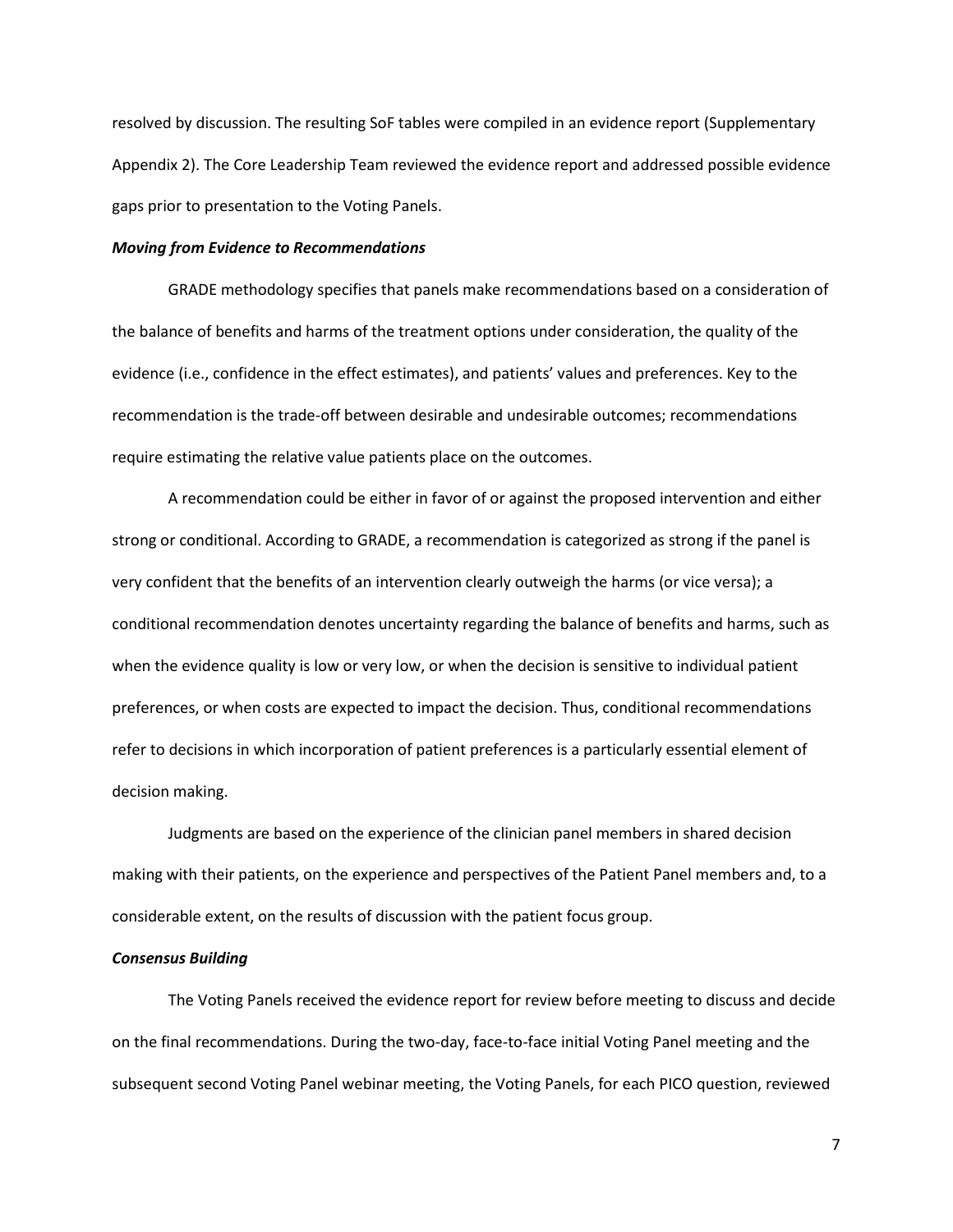the evidence and provided votes on the direction and strength of the recommendations. For both the inperson meeting and the webinar, the voting process was conducted using Poll Everywhere software (www.polleverywhere.com), with a follow-up online survey to vote on clarifications/unresolved questions, as needed. A 70% consensus was used as the threshold for a recommendation; if 70% consensus was not achieved during an initial vote, the panel members held additional discussions before re-voting until at least 70% consensus was achieved.

Consistent with GRADE guidance, in some instances, the Voting Panels chose to provide a strong recommendation despite a low or very low quality rating of evidence (3). In such cases, a written explanation is provided describing the reasons behind this decision with reference to GRADE guidance on the matter (3). Additionally, in some instances, the Voting Panels found that the evidence for a particular PICO question did not support a graded recommendation or did not favor one intervention over the other. However, the Voting Panels believed the PICO question addressed a commonly encountered clinical question and thus felt that providing guidance for this question was warranted. For these situations, "ungraded position statements" were developed, which reflects general views of the Voting Panels.

## *Final Review and Approval of the Manuscript by the ACR*

In addition to journal peer reviews, the manuscript was reviewed by the following committees and subcommittees of the ACR: ACR Guideline Subcommittee; ACR Quality of Care Committee; and ACR Board of Directors. These ACR oversight groups did not mandate that certain recommendations be made within the guideline, but rather, served as peer reviewers.

#### *Moving from Recommendations to Practice*

These recommendations are designed to support health care providers who work with patients in selecting therapies. Health care providers and patients must take into consideration not only clinical phenotype and level of disease activity, but also comorbidities, response and tolerance of prior